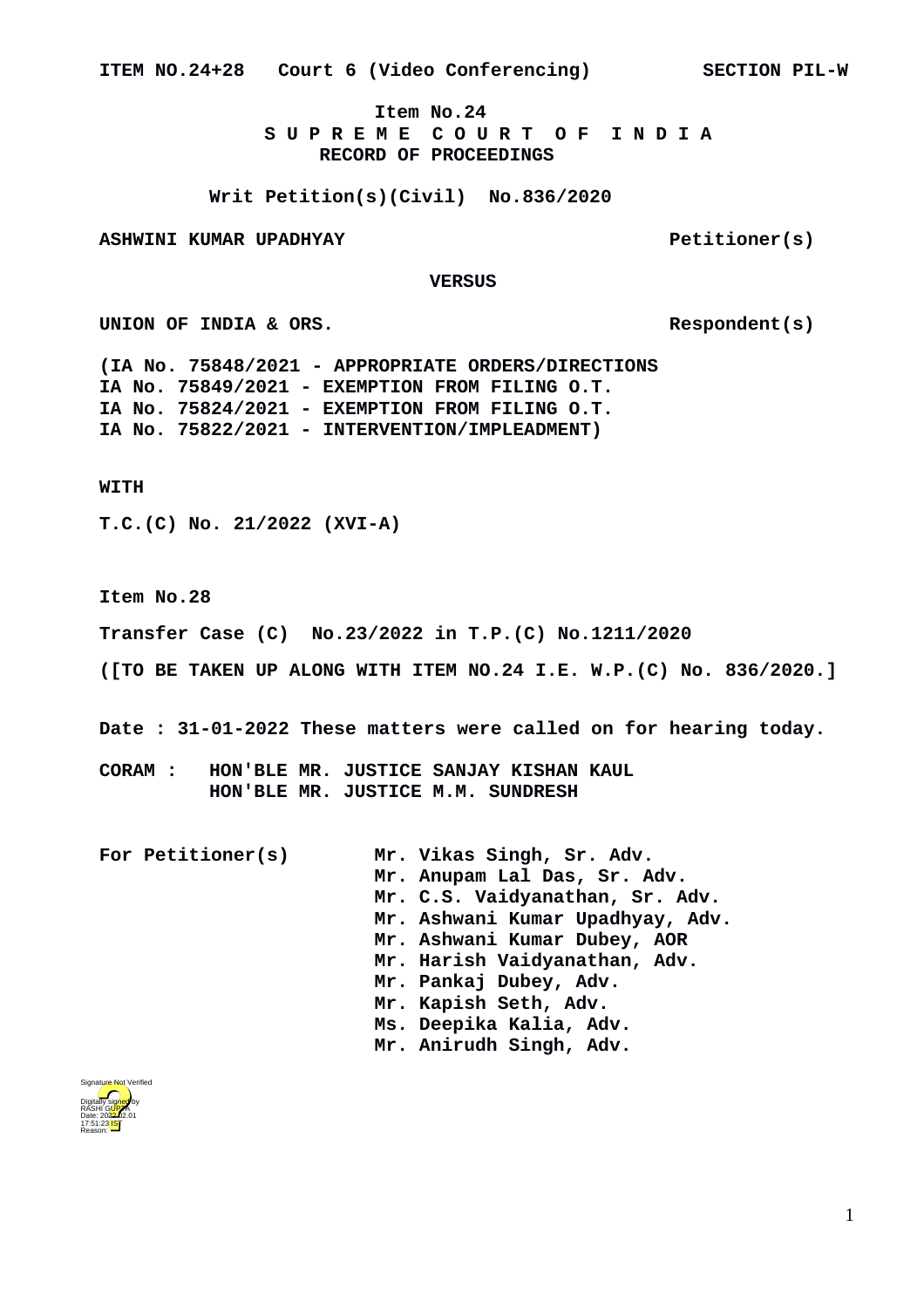**For Respondent(s) Mr. K.M. Natraj, Ld. ASG**

**Ms. Kanu Agrawal, Adv. Mr. Chinmayee Chandra, Adv. Mr. Amrish Kumar, AOR Mr. Raj Bahadur Yadav, AOR Mr. S. M. Chandrashekhar, Sr. Adv. Mr. Nishanth Patil, AOR Ms. Malvika Kala, Adv. Ms. Kaveri Rawal, Adv.**

**UPON hearing the counsel the Court made the following O R D E R**

**Applications seeking exemption from filing O.T. are allowed.**

**An adjournment letter has been circulated by learned counsel for the respondents which has been objected to by the petitioner.**

**We may note that the respondents entered appearance on 12.10.2020 and took time to file counter affidavit. Thereafter counter affidavit has not been filed despite repeated opportunities. On 07.1.2022, last opportunity was granted to the respondent to file counter affidavit within four weeks.** 

**We grant one further opportunity of four weeks to learned counsel for the respondents to file the counter affidavit subject to deposit of costs of Rs.7,500/- with Supreme Court Bar Association Advocates Welfare Fund as requested by the learned senior counsel for the petitioner.** 

**Rejoinder, if any, be filed within two weeks thereafter.**

**List on 28th March, 2022.**

2